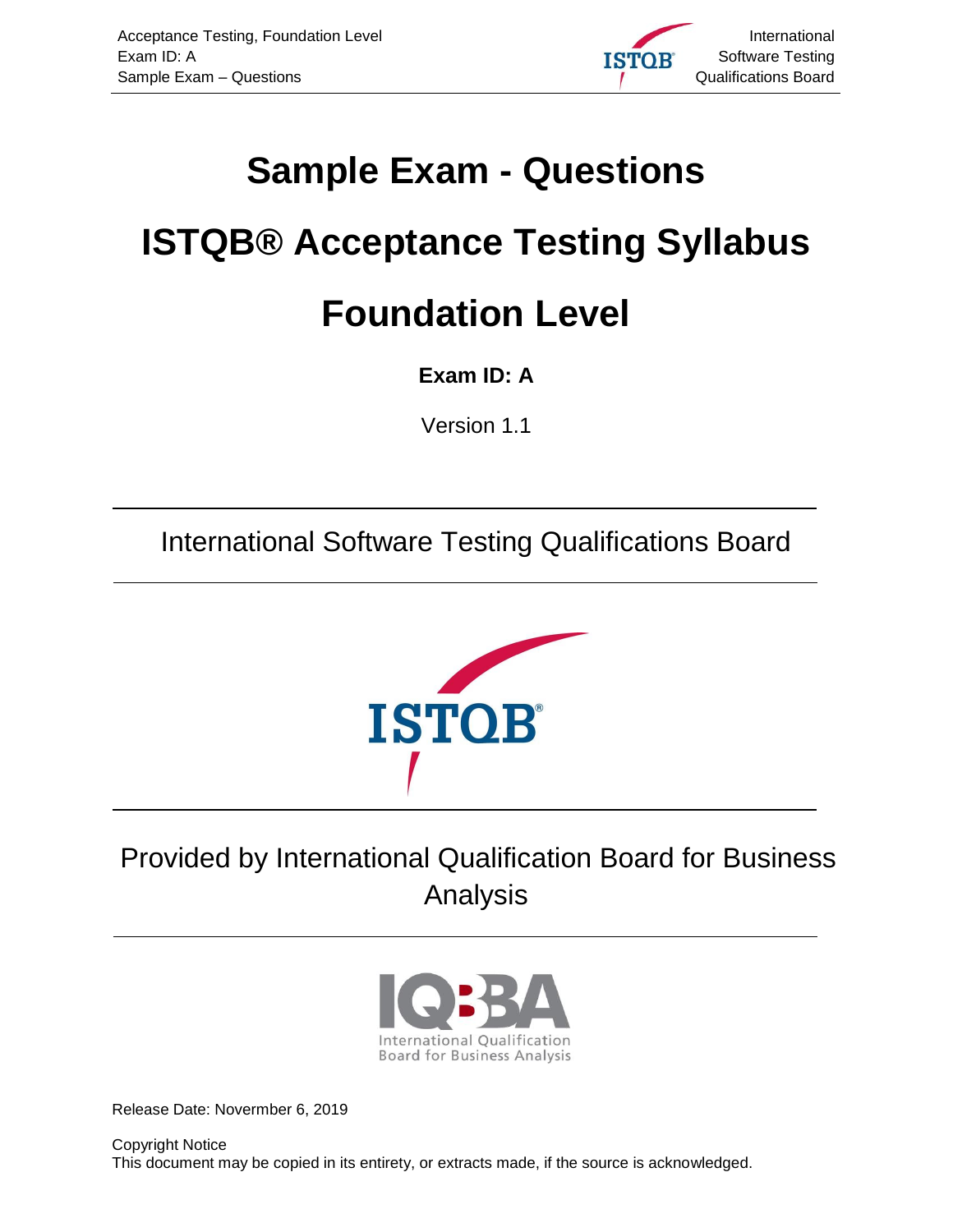

# <span id="page-1-0"></span>**Legal**

Copyright © 2019 International Software Testing Qualifications Board (hereinafter called ISTQB®). All rights reserved.

The authors transfer the copyright to the International Software Testing Qualifications Board (hereinafter called ISTQB®). The authors (as current copyright holders) and ISTQB® (as the future copyright holder) have agreed to the following condition of use: Any ISTQB® Member Board may translate this document.

Exam Working Group 2019

#### <span id="page-1-1"></span>Document Responsibility

The ISTQB® Examination Working Group is responsible for this document.

# <span id="page-1-2"></span>**Acknowledgements**

This document was produced by a core team from the International Software Testing Qualifications Board Examination Working Group: Foundation Level Acceptance Testing Working Group: 2017 - 2019

The core team thanks the Examination Working Group review team, the Syllabus Working Group and the National Boards for their suggestions and input.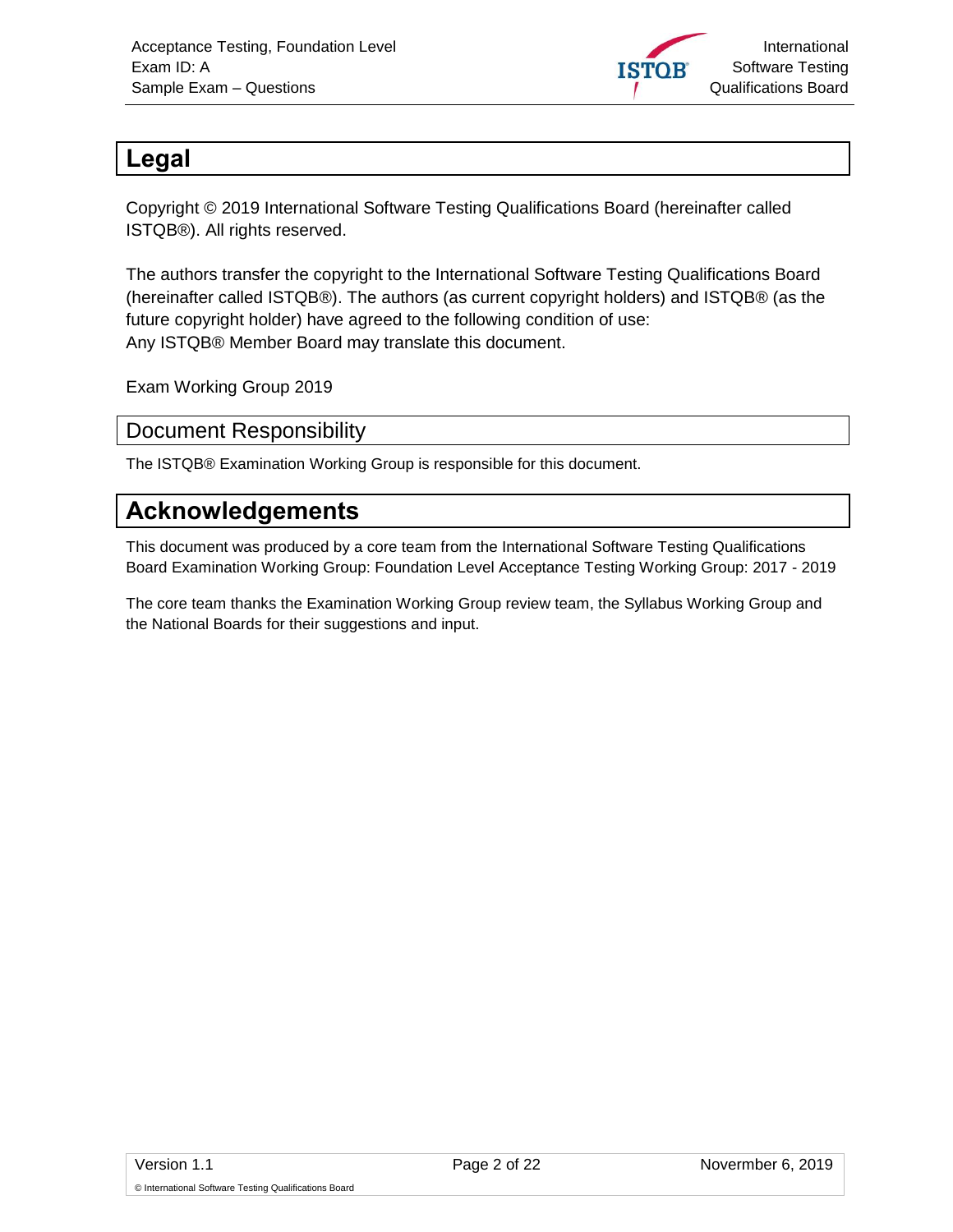

# <span id="page-2-0"></span>**Revision History**

| Sample Exam – Questions Layout Template used |                  |                           | Version 1.5 | Date: June 13, 2019 |
|----------------------------------------------|------------------|---------------------------|-------------|---------------------|
|                                              |                  |                           |             |                     |
| <b>Version</b>                               | Date             | Remarks                   |             |                     |
| 1.0                                          | l 22 March. 2019 | First version             |             |                     |
| 11.1                                         | 6 November, 2019 | Correction of question 25 |             |                     |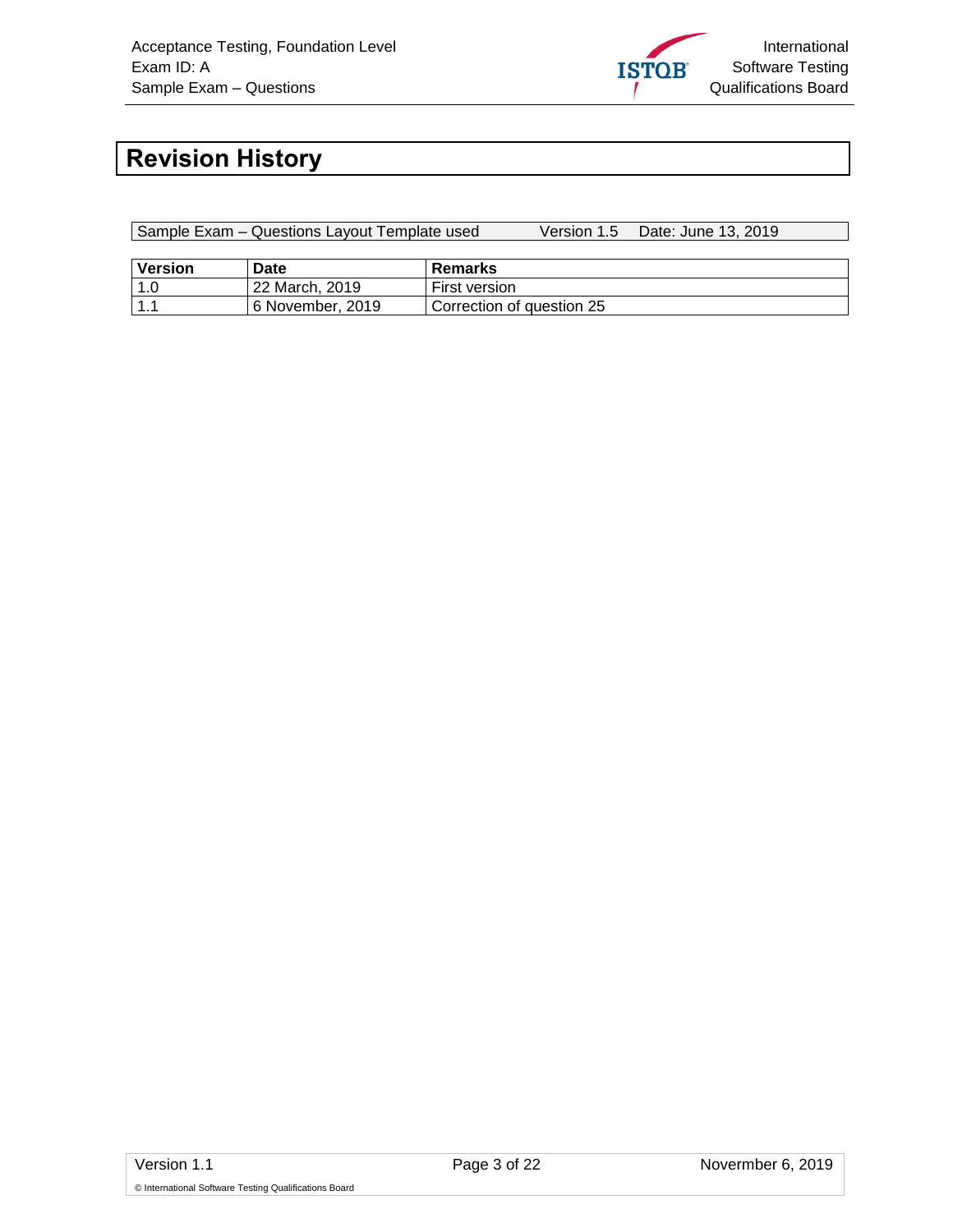

# **Table of Contents**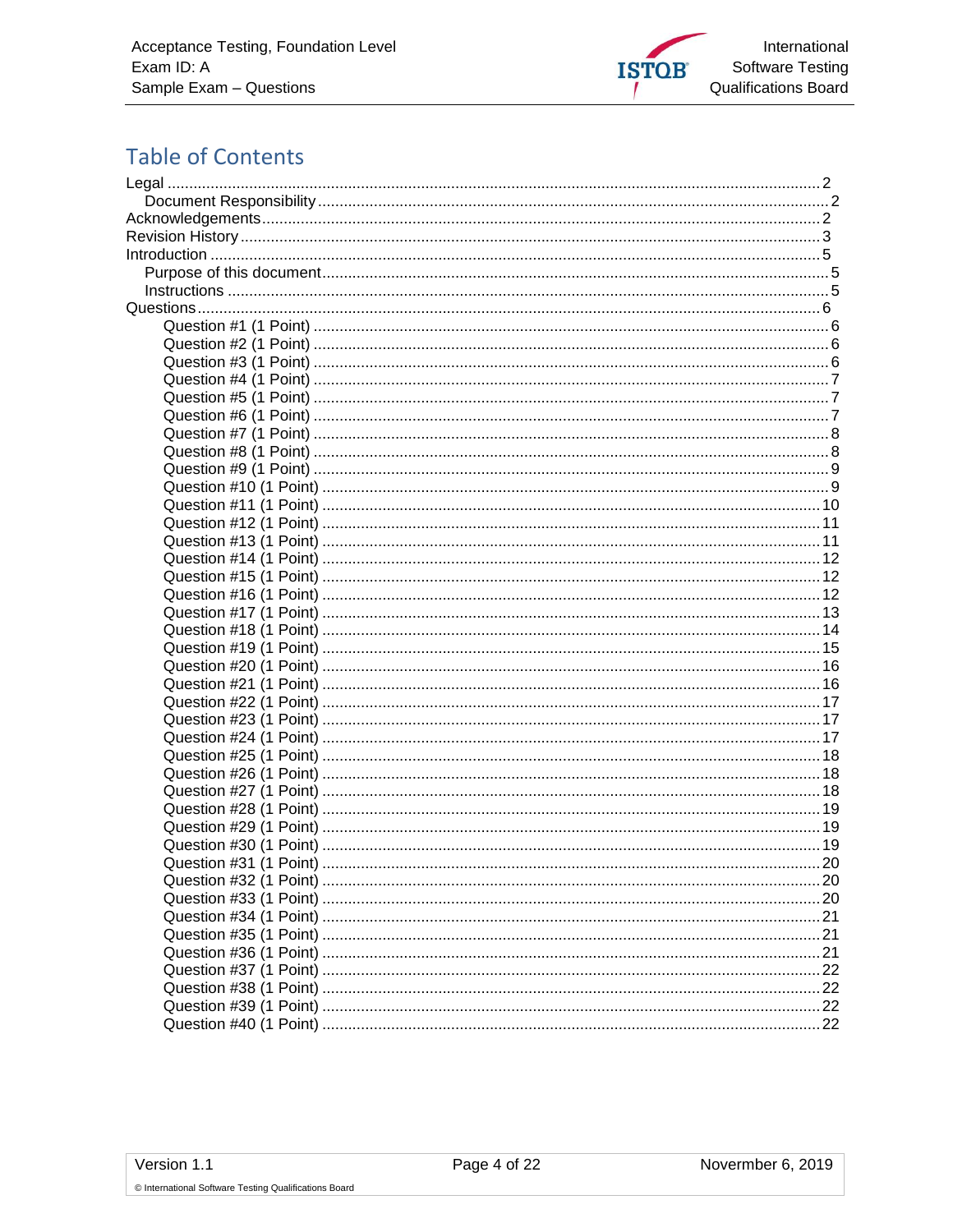

# <span id="page-4-0"></span>**Introduction**

#### <span id="page-4-1"></span>Purpose of this document

The sample questions and answers and associated justifications in this sample exam set have been created by a team of Subject Matter Experts and experienced question writers with the aim of assisting ISTQB® Member Boards and Exam Boards in their question writing activities.

These questions cannot be used as-is in any official examination, but they should serve as guidance for question writers. Given the wide variety of formats and subjects, these sample questions should offer many ideas for the individual Member Boards on how to create good questions and appropriate answer sets for their examinations.

#### <span id="page-4-2"></span>Instructions

The question set is organized in the following way:

- Question including any scenario followed by the question stem
- Answer Set
- Answers, including justification are contained in a separate document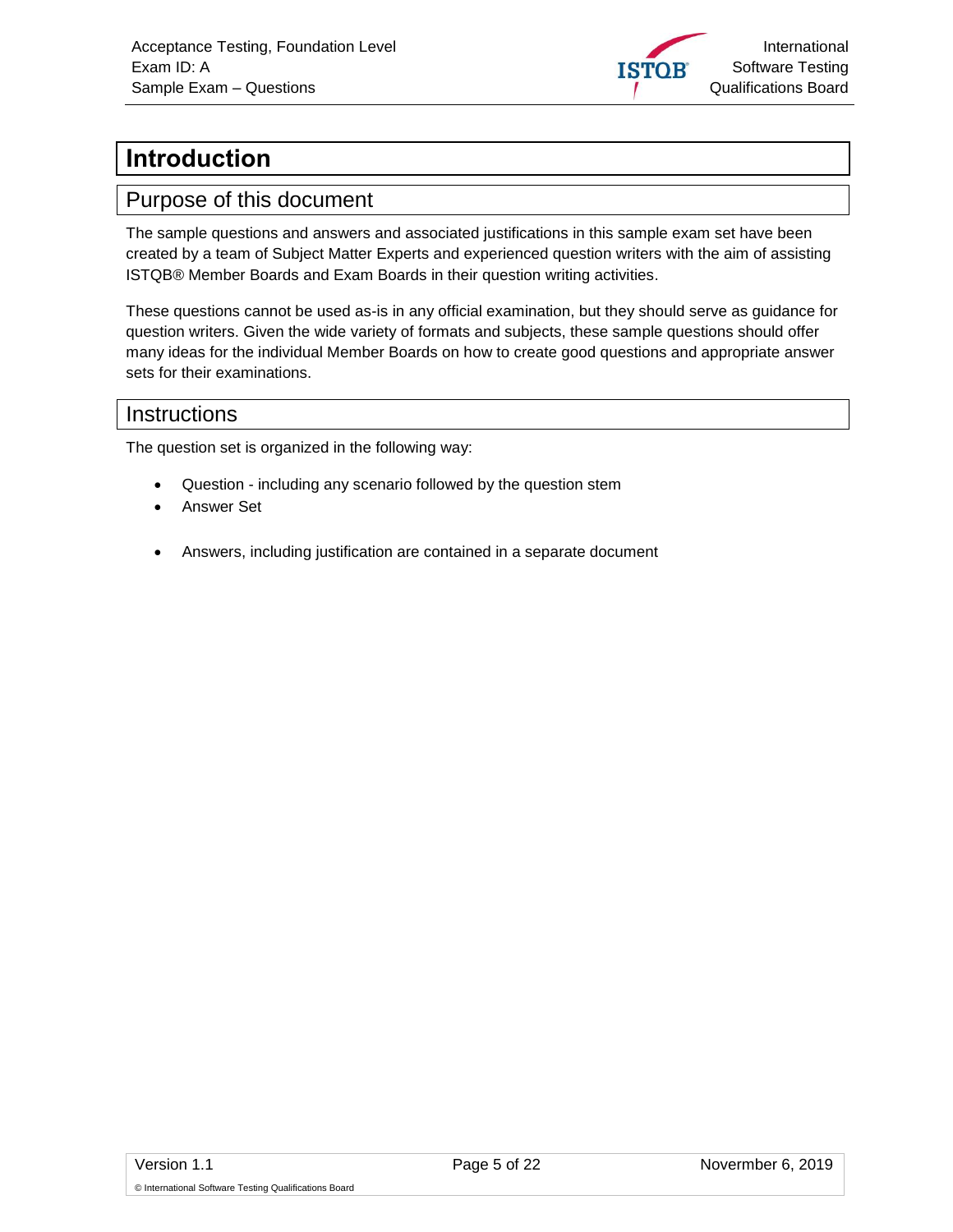

# <span id="page-5-0"></span>**Questions**

#### <span id="page-5-1"></span>**Question #1 (1 Point)**

Which one of the following statements describes the relation between business goals, business needs and requirements BEST?

- a) Business goals and business needs are synonyms.
- b) Business goals, business needs and requirements describe at different levels of abstraction, what shall be achieved.
- c) Business needs address the business solution whereas business requirements define the business problem or opportunity.
- d) To derive the business needs, the business analyst first has to understand the business goals and requirements.

Select ONE option.

#### <span id="page-5-2"></span>**Question #2 (1 Point)**

Which one of the following statements regarding acceptance criteria is true?

- a) Acceptance criteria are specific to agile frameworks where they correspond to functional requirements.
- b) Testers should not be involved in writing acceptance criteria to make sure that the test is independent.
- c) In acceptance test-driven development (ATDD), acceptance criteria replace acceptance tests.
- d) Acceptance criteria specify what shall be tested to verify that a requirement or user story has been implemented correctly.

Select ONE option.

#### <span id="page-5-3"></span>**Question #3 (1 Point)**

Which one of the following statements regarding the quality of requirements is MOST correct?

- a) Vague or ambiguous requirements may lead to misunderstandings both during implementation and testing.
- b) In Agile development lifecycle models, requirement engineering becomes less important due to the product owner role.
- c) INVEST is a technique that ensure the quality of user stories or requirements, thus replacing regular reviews.
- d) Testers may complete unclear requirements by assumptions, as long as they discuss those assumptions with at least one stakeholder.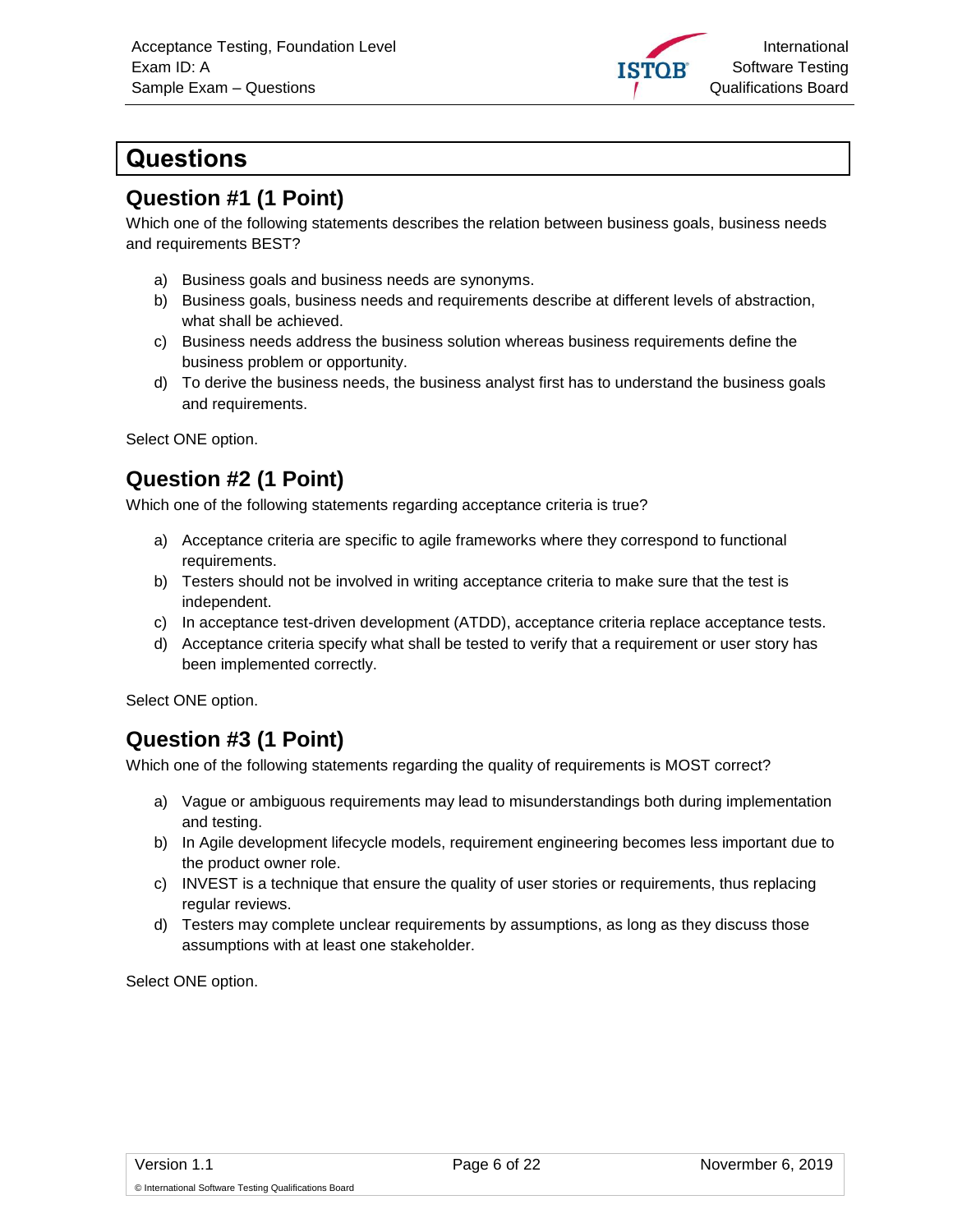

# <span id="page-6-0"></span>**Question #4 (1 Point)**

How does ISTQB CTFL test activities relate to the IQBBA FL business analysis and requirements engineering activities?

- a) Business analysts who follow the IQBBA requirements engineering process will not be involved in designing test cases.
- b) Business analysts and tester have to decide, whether they follow the IQBBA or ISTQB lifecycle processes, because they exclude each other.
- c) The IQBBA solution evaluation phase precedes the ISTQB test implementation and test execution activities.
- d) Test analysis and test design activities may result in changes of acceptance criteria.

Select ONE option.

#### <span id="page-6-1"></span>**Question #5 (1 Point)**

Which one of the following statements describes the collaboration between business analysts and testers BEST?

- a) Business analysts collaborate on test planning and risk analysis to ensure that further on, appropriate test cases are developed and prioritized.
- b) Business analysts usually cannot review acceptance tests, because they do not understand the technical details.
- c) Testers participate in identifying business needs of stakeholders to better understand the business needs and related requirements.
- d) Once the requirements and acceptance criteria have been defined, business analysts are no longer involved in testing activities.

Select ONE option.

#### <span id="page-6-2"></span>**Question #6 (1 Point)**

Which one of the following statements regarding ATDD / BDD is true?

- a) Behavior-Driven Development (BDD) considers acceptance test design as an activity to be handled by the test team after requirements have been finalized.
- b) In both Acceptance-Test Driven Development (ATDD) and Behavior-Driven Development (BDD), test cases provide examples of product use.
- c) In Acceptance-Test Driven Development (ATDD), test cases are written prior to the acceptance criteria.
- d) In both Acceptance-Test Driven Development (ATDD) and Behavior-Driven Development (BDD), acceptance test cases are written by a test automation engineer as test automation code.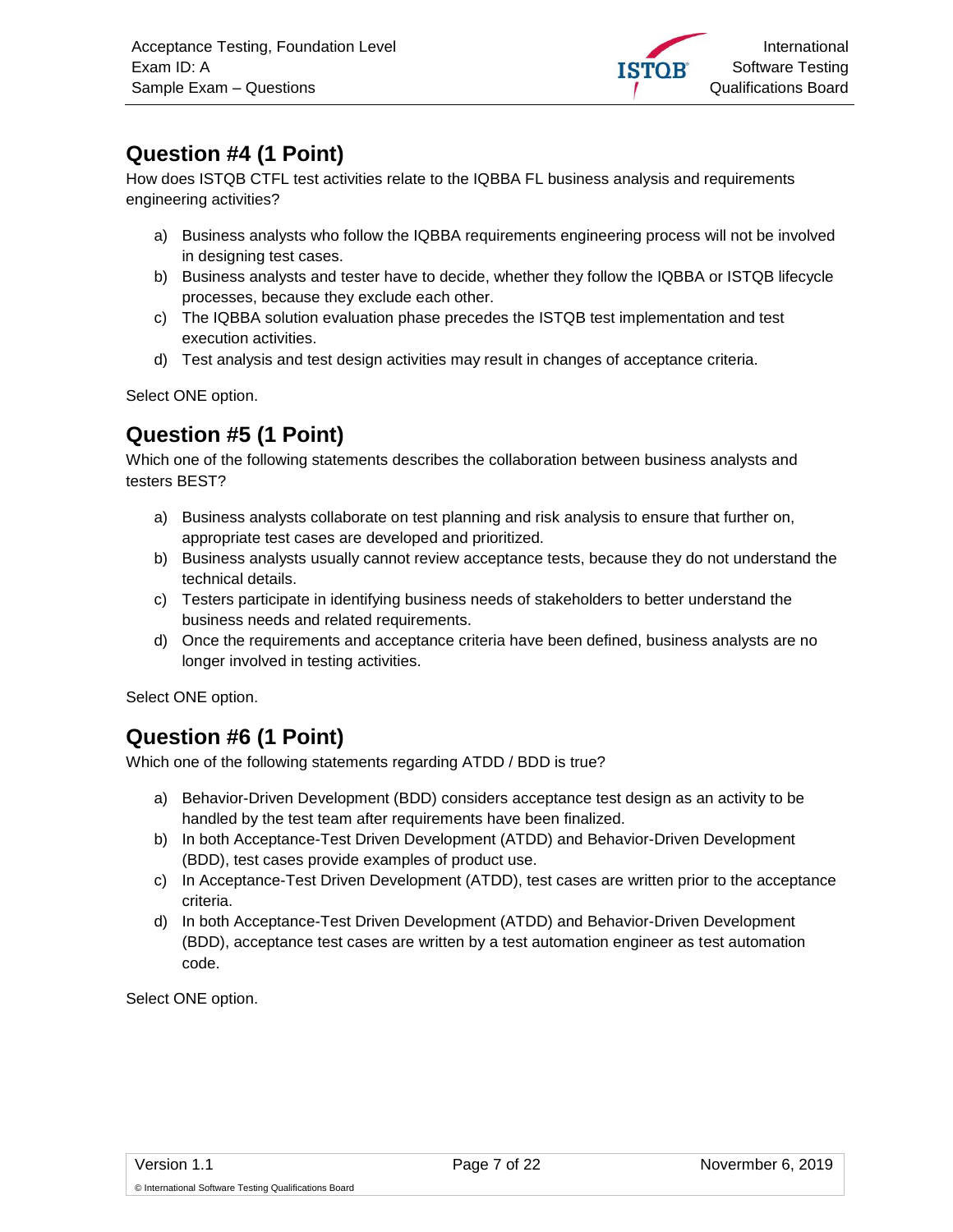

# <span id="page-7-0"></span>**Question #7 (1 Point)**

As a tester you participate in the project of the decision support system for granting a loan. You are asked to review the acceptance criteria for the following requirement:

REQ 3.28. The automated system records critical credit application data (CCAD) needed to support application screening.

Assume that it is well known what kind of data CCAD are. Which of the following would be the BEST example of an acceptance criterion for this requirement?

- a) The CCAD are stored in the MySQL relational database after each successful data entry procedure.
- b) The CCAD is not recorded if it is incomplete and a message is displayed.
- c) The CCAD record process is quick and reversible.
- d) The process for collecting CCAD meets corporate usability guidelines.

Select ONE option.

#### <span id="page-7-1"></span>**Question #8 (1 Point)**

As an acceptance tester you are analyzing the following user story for a computer web-based mass multiplayer role-playing game:

As an unregistered player

I want to be able to register myself by defining my e-mail, login and password in a registration form so that I become a registered player

Consider the following propositions of the acceptance criteria:

- i. a registration form is displayed on the screen.
- ii. the form is written in the Groovy language; the cursor is initially set on the 'login' field; after pushing the TAB button the cursor switches to 'password', 'repeat password', 'mail', and 'repeat mail' forms.
- iii. I cannot register myself if the login I choose is used by another player.
- iv. after successful registration process I am informed about it by an e-mail.

Which of the above statements would you consider as well-written acceptance criteria?

- a) only i) and iii)
- b) only ii)
- c) only ii) and iv)
- d) only i), iii) and iv)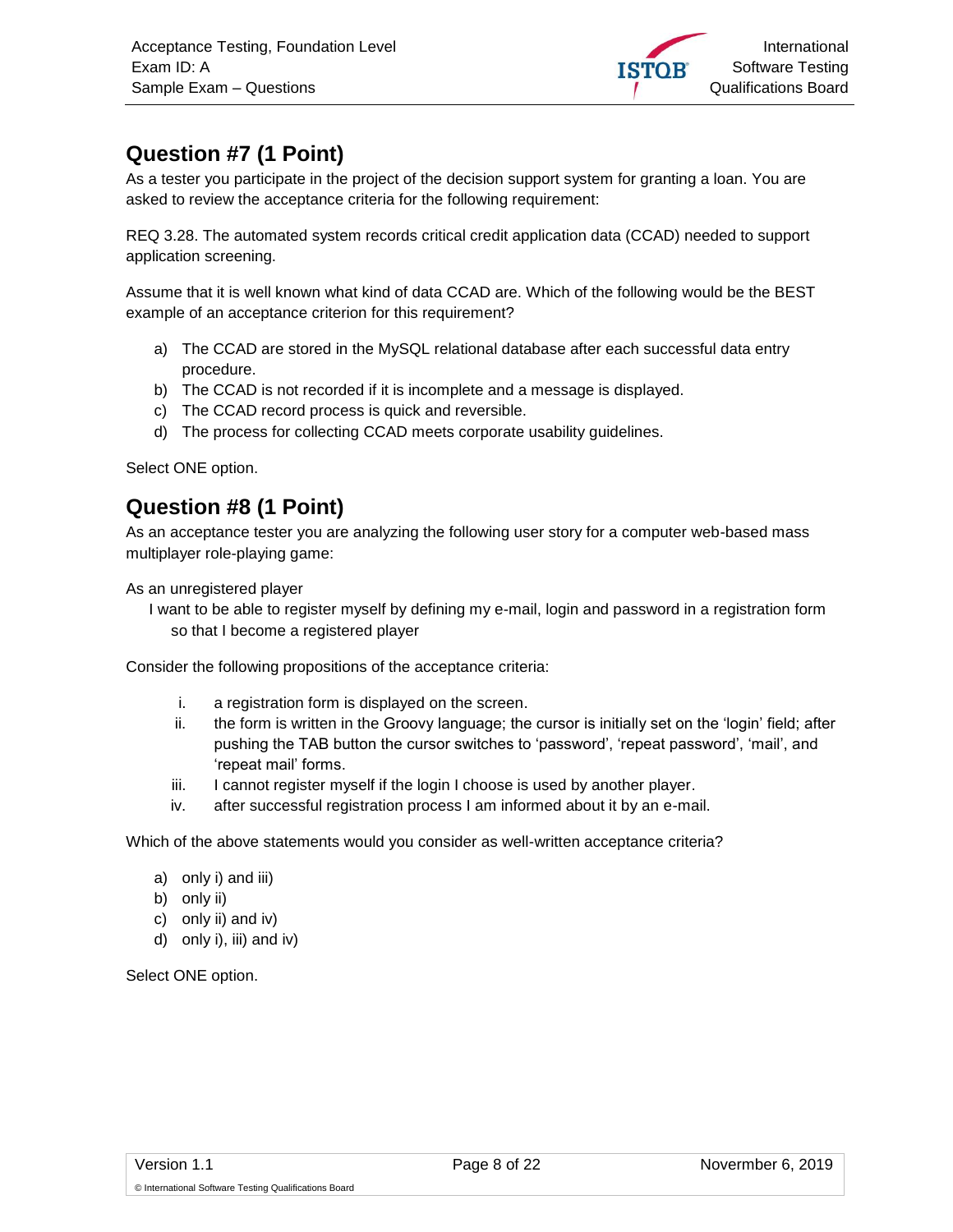

# <span id="page-8-0"></span>**Question #9 (1 Point)**

Which one of the following statements describes correctly how acceptance testing may be augmented with other test techniques or approaches?

- a) In a model-based testing approach, acceptance tests are generated from graphical or textual models.
- b) In a priority-based testing approach, prioritization of acceptance tests depends on identified product risks.
- c) In a risk-based testing approach, acceptance criteria are derived from the tester's experience and intuition.
- d) In a black-box testing approach, acceptance test scenarios follow the implemented sequence of function calls in the code.

Select ONE option.

# <span id="page-8-1"></span>**Question #10 (1 Point)**

Which one of the following test design techniques fits accepting testing purposes BEST?

- a) static code analysis
- b) input validation
- c) equivalence partitioning
- d) defect-based test design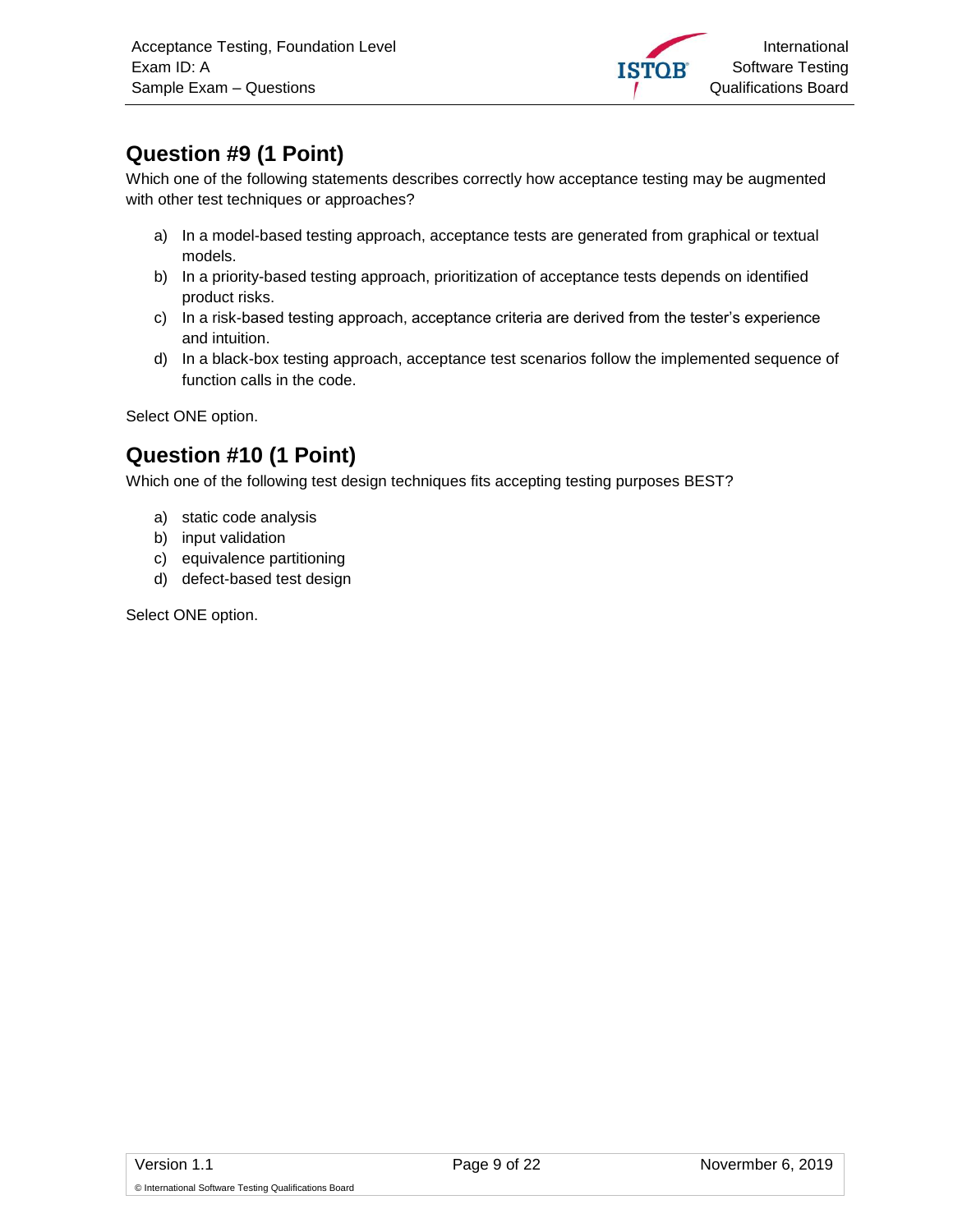

# <span id="page-9-0"></span>**Question #11 (1 Point)**

Assume you are testing functionality of the interface of an elevator. One of the requirements is that the elevator can work only if the total weight of the passengers does not exceed 200 kg. The elevator can reach the following floors: Ground Floor, 1st floor and 2nd floor. You want to create an acceptance test using the Gherkin language. You can use the following phrases for this purpose:

- i. the total weight of passengers is greater than 200 kg
- ii. the elevator is on the Ground Floor
- iii. a button '1st floor' was pressed
- iv. the elevator goes to the 1st floor
- v. a passenger standing at the 2nd floor calls the elevator
- vi. a message 'too many passengers' is displayed on the screen

Which of the following statements correctly matches constructs of Given/When/Then with a relevant phrase in order to create a correct test case for the given requirement?

a) GIVEN ii) WHEN i) THEN vi) b) GIVEN ii) WHEN iv) THEN v) c) GIVEN iii) WHEN ii) THEN iv) d) GIVEN ii) WHEN v) AND vi) THEN i)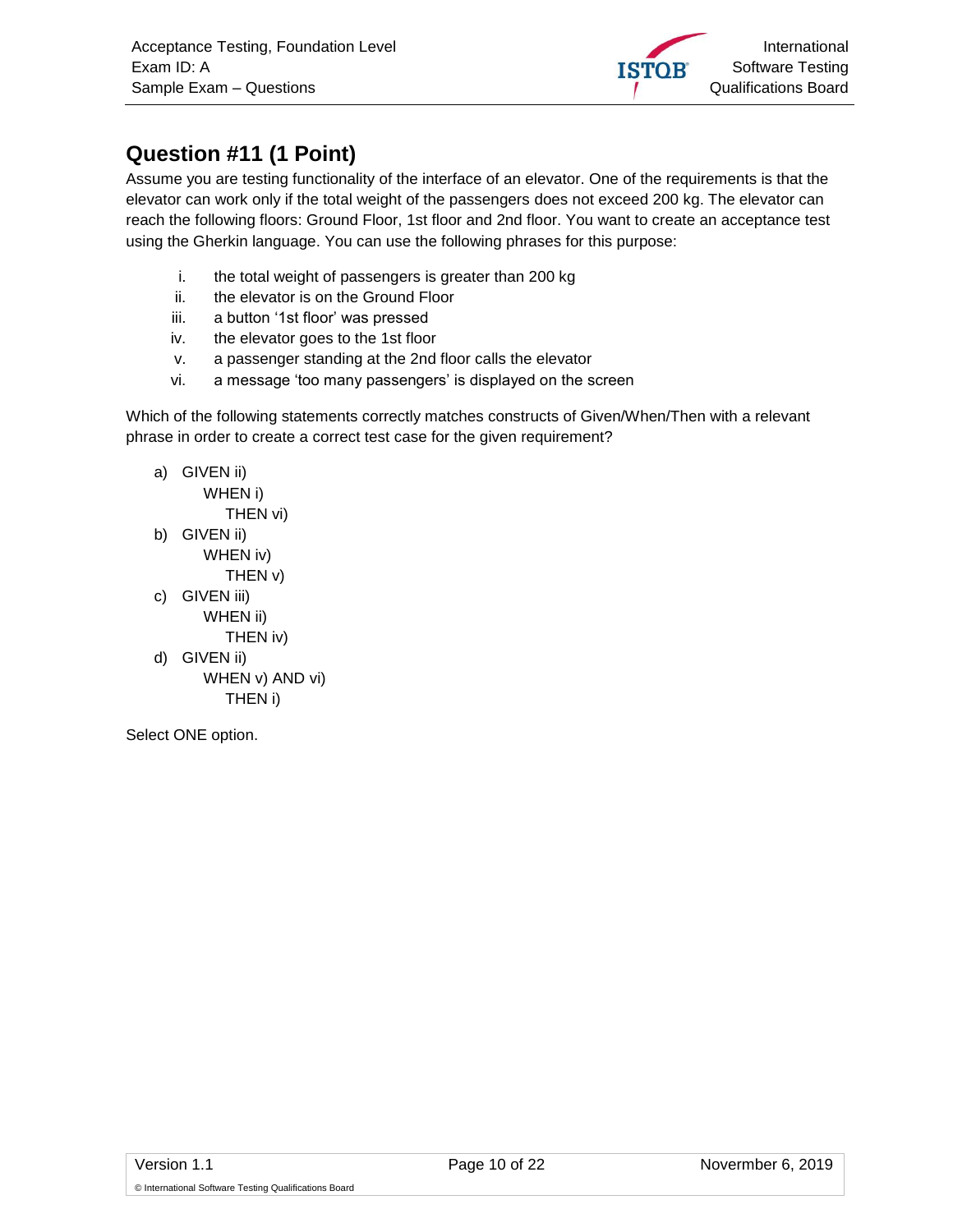

## <span id="page-10-0"></span>**Question #12 (1 Point)**

Which of the following is the BEST example of a Gherkin-style test for a web-based banking application?

a) GIVEN I have \$5000 on my personal account X AND I have \$200 on my personal account Y WHEN I transfer \$1000 from X to Y THEN I should have balance \$4000 on my personal account X AND I should have balance \$1200 on my personal account Y b) GIVEN I have \$5000 on my personal account X AND I have \$200 on my personal account Y WHEN I click 'Make transfer' button AND I enter '3000' into 'Amount' field AND I enter 'X' into 'From which account' field AND I enter 'Y' into 'To which account' field AND I click 'Confirm transaction' button THEN I should have balance \$2000 on my personal account X AND I should have balance \$3200 on my personal account Y c) GIVEN I have \$5000 on my personal account X and \$600 on my personal account Y WHEN I transfer \$500 from Y to X THEN I should have balance \$4500 on X and balance \$1100 on Y d) GIVEN I have \$5000 on my personal account X

WHEN I have \$600 on my personal account Y THEN I have \$5600 in total on my personal accounts X and Y

Select ONE option.

# <span id="page-10-1"></span>**Question #13 (1 Point)**

In Agile an exploratory test session is conducted. Which one of the following concepts applies BEST?

- a) pair programming
- b) refactoring
- c) planning poker
- d) timeboxing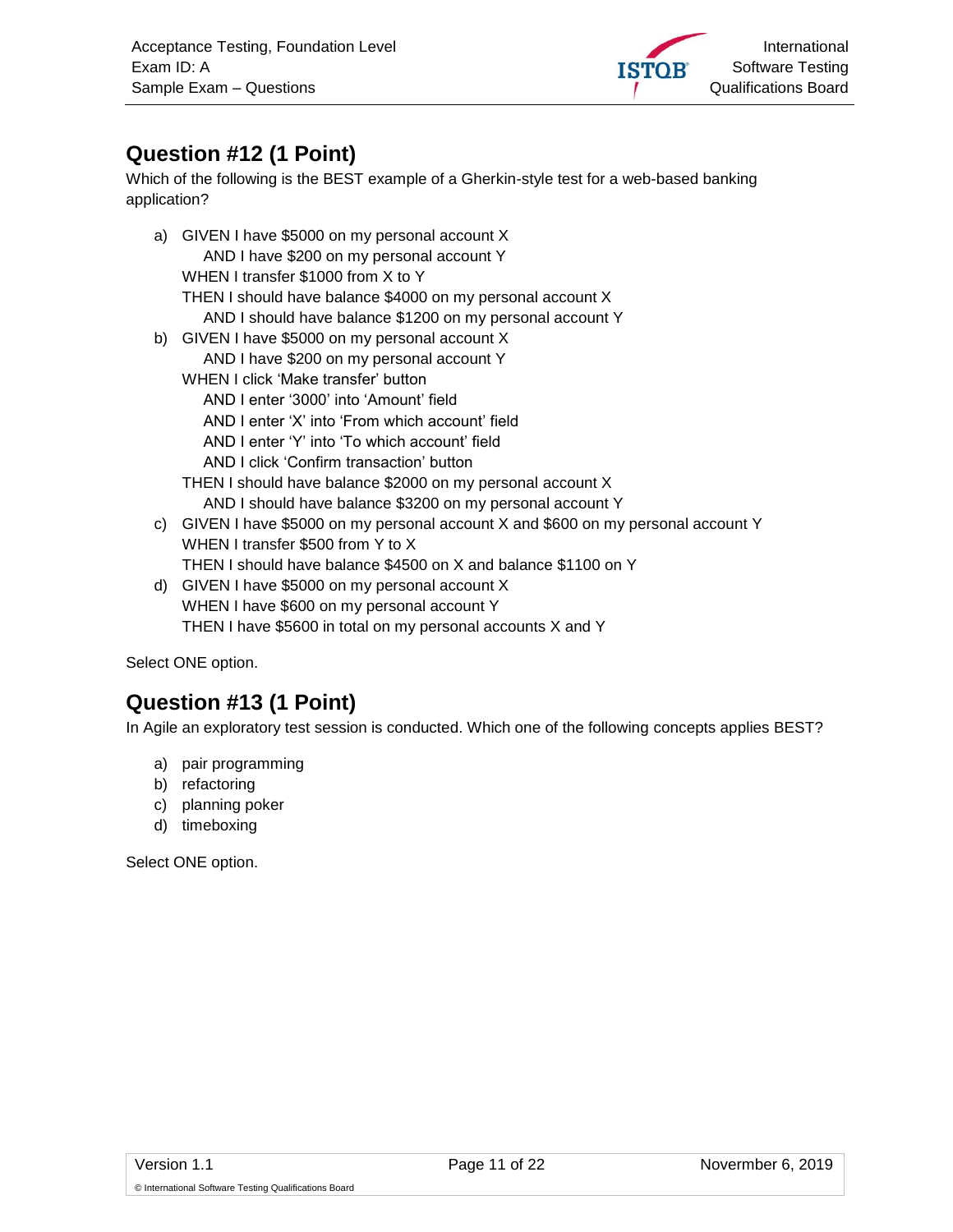

# <span id="page-11-0"></span>**Question #14 (1 Point)**

Which one of the following statements describes an exploratory test charter BEST?

- a) Indicating that the tester should take the role of a novice user can be part of an exploratory test charter.
- b) The test charter is elaborated during the testing session according to test execution results.
- c) Each exploratory test charter is based on a previously defined list of activities that would be interesting to test.
- d) Acceptance testers use the exploratory test charter during the testing session to define the test oracle.

Select ONE option.

#### <span id="page-11-1"></span>**Question #15 (1 Point)**

How are beta testing and acceptance testing related?

- a) Beta testing is a synonym for acceptance testing used in specific application domains.
- b) Beta testing should include predefined acceptance test scenarios based on acceptance criteria.
- c) Beta testing allows the product to be tested in realistic business configurations and contexts.
- d) Beta testing is a systematic approach to acceptance testing and provides measurable coverage of the user stories.

Select ONE option.

#### <span id="page-11-2"></span>**Question #16 (1 Point)**

Which one of the following statements defines beta testing BEST?

- a) Beta testing is performed by developers at the customer's location.
- b) Beta testing takes place early in the development process to acquire feedback from the market.
- c) During beta testing, genuine users define the acceptance criteria for various realistic configurations.
- d) Beta testers discover defects in the product that escaped during the development process.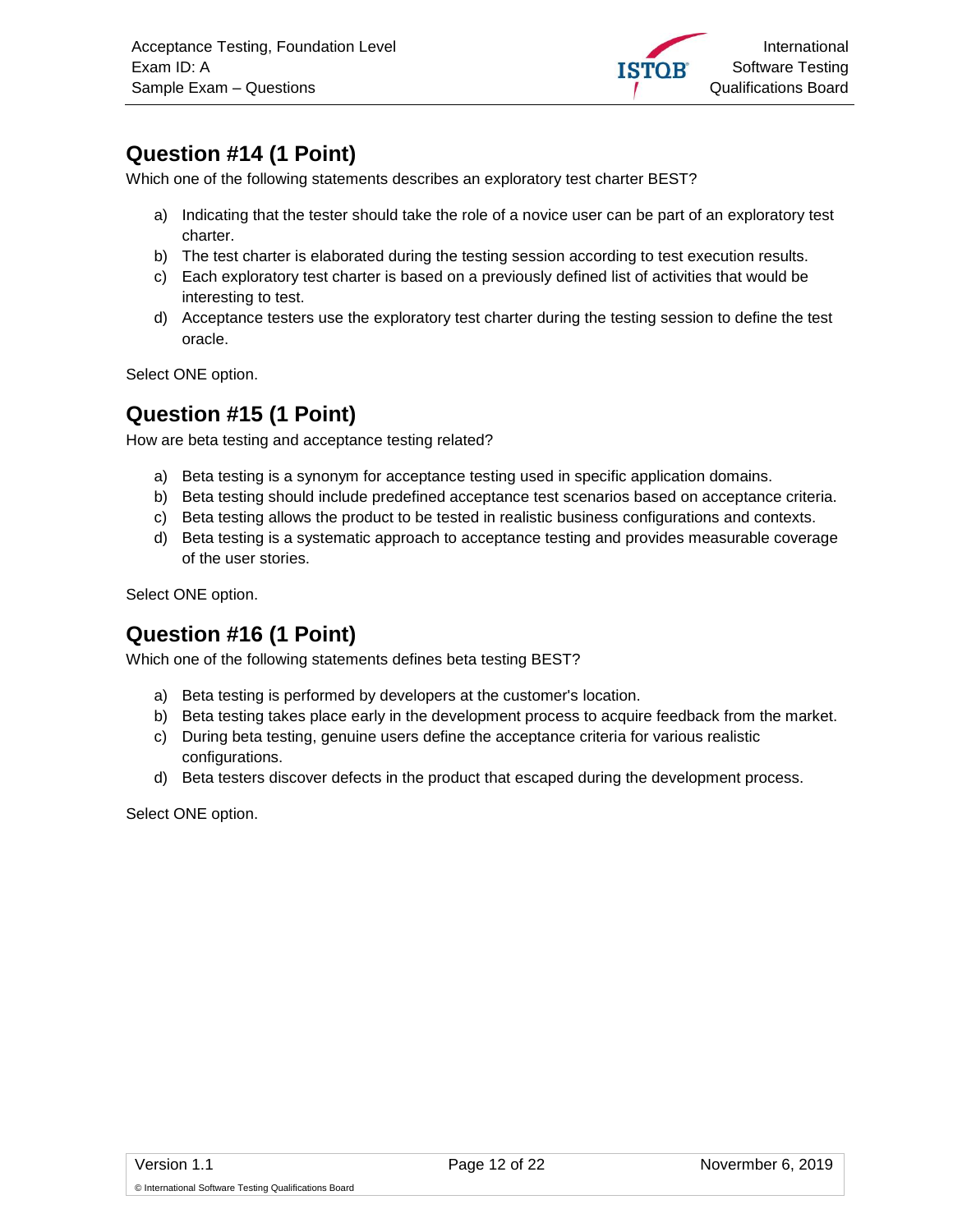

# <span id="page-12-0"></span>**Question #17 (1 Point)**

Suppose you are testing a new professional exam support system. As input the system takes two grades from two exams. For each exam the possible grade is 0 or 1 point. As output the system returns a single string – the decision about the entitlements: if the total score is 2, the candidate receives full entitlements. If the total score is 1, she receives partial entitlements. If the total score is 0, the candidate fails and receives no entitlements.

Which of the following is the correct Decision Model and Notation (DMN) model for this situation?

| ٠<br>۰<br>. .<br>× |  |
|--------------------|--|
|                    |  |

| <b>Entitlements table</b> |           |         |              |  |
|---------------------------|-----------|---------|--------------|--|
|                           | Inputs    | Outputs |              |  |
| U                         | Exam $#1$ | Exam #2 | Entitlements |  |
|                           |           |         | No           |  |
| 2                         |           |         | Partial      |  |
| 3                         |           |         | Partial      |  |
|                           |           |         | Full         |  |

b)

| Entitlements table |              |  |  |
|--------------------|--------------|--|--|
| Exam result        | Entitlements |  |  |
|                    | N٥           |  |  |
|                    | Partial      |  |  |
|                    | Full         |  |  |

c)

|   | <b>Entitlements table</b> |         |              |              |              |
|---|---------------------------|---------|--------------|--------------|--------------|
|   | Inputs                    |         | Outputs      |              |              |
| u | Exam #1                   | Exam #2 | No           | Partial      | Full         |
|   |                           |         | entitlements | entitlements | entitlements |
|   | O                         |         | YES          | NO           | NΟ           |
| 2 |                           |         | <b>NO</b>    | <b>YES</b>   | <b>NO</b>    |
| 3 |                           |         | NΟ           | <b>YES</b>   | NΟ           |
|   |                           |         | NΟ           | NO           | <b>YES</b>   |

d)

| Entitlements table |           |           |           |            |  |
|--------------------|-----------|-----------|-----------|------------|--|
| rule               | Exam $#1$ | Exam $#2$ | Result    | Output     |  |
|                    | e1        | e2        | $e1 + e2$ | 0:no       |  |
|                    |           |           |           | 1: partial |  |
|                    |           |           |           | $2:$ full  |  |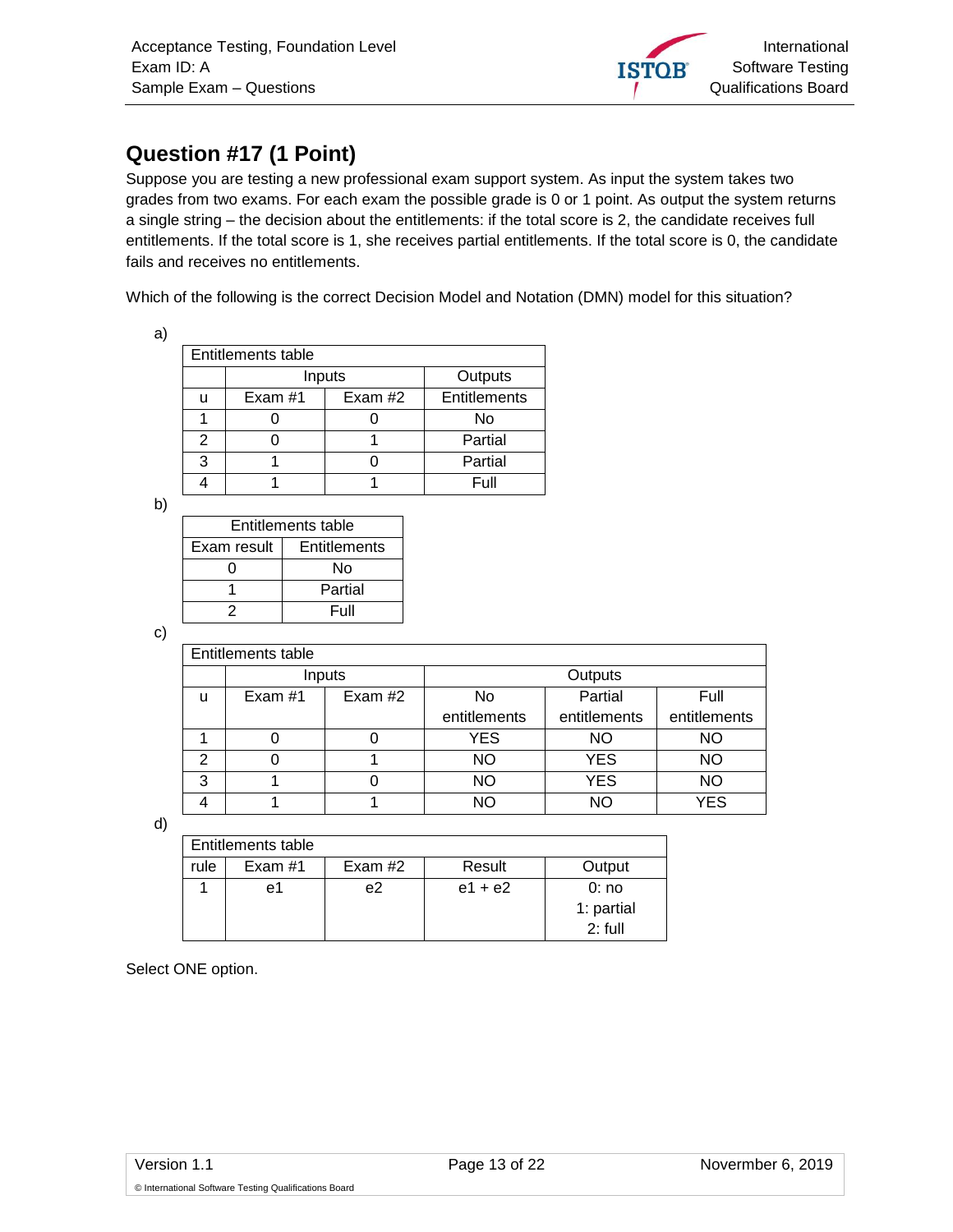

# <span id="page-13-0"></span>**Question #18 (1 Point)**

Assume you would like to create a model describing a loan request process in a bank.

The loan request process starts when the customer submits a loan application. The bank then reviews the application. Regardless of whether the loan request is approved or not, a letter is sent to inform the customer of the decision. If the request is approved, the loan contract is created.

You have drawn the following business process model using BPMN 2.0.



Which one of the following sentences is true with respect to this process model?

- a) Verifying employment is not done when the loan status is rejected.
- b) Creating the loan contract is defined as a sub-process.
- c) Performing title search and requesting credit report are sequential tasks.
- d) A review credit report is optional when reviewing the loan application.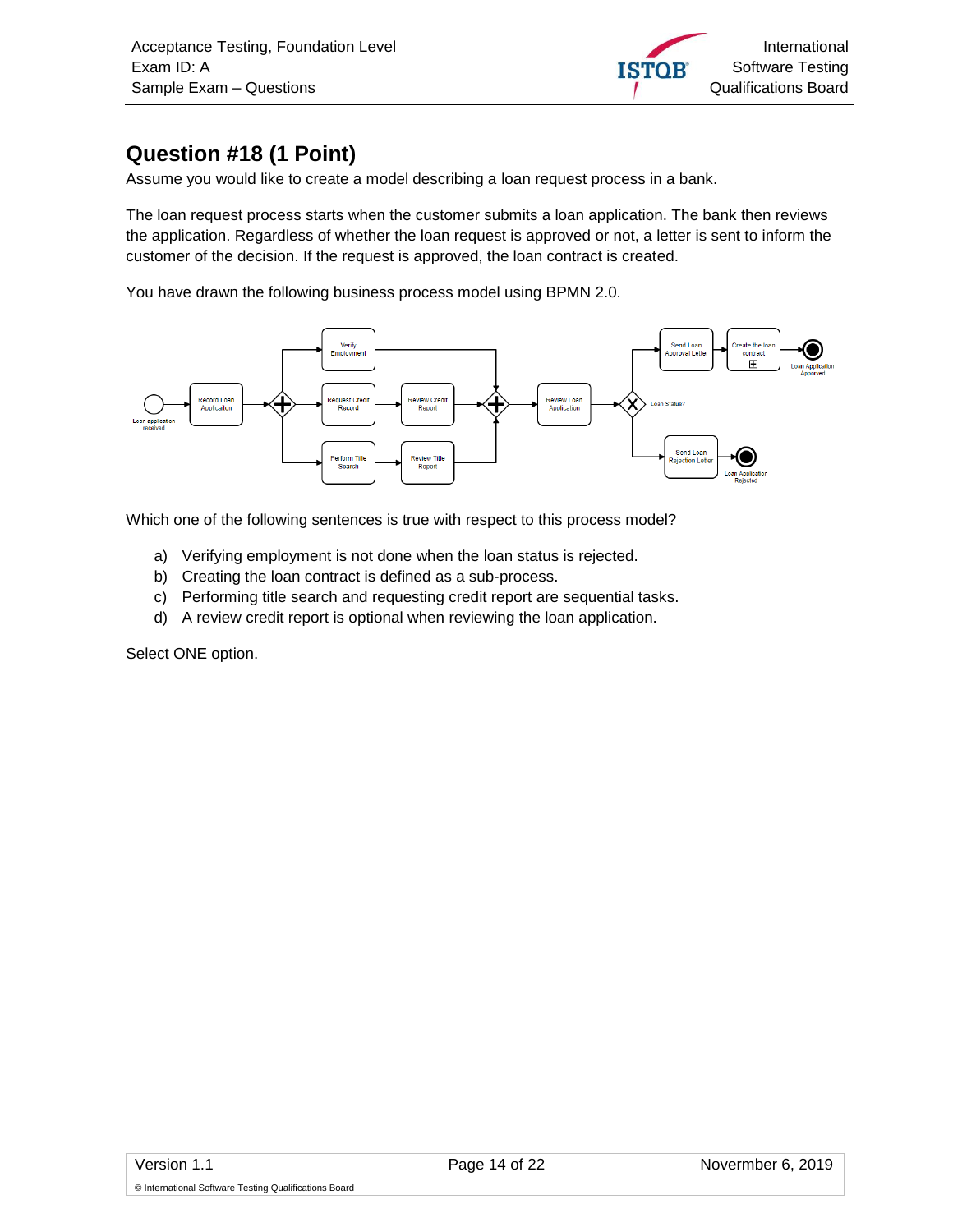

# <span id="page-14-0"></span>**Question #19 (1 Point)**

As an acceptance tester you want to test the \$100 withdrawal process described by the following Business Process Model and Notation (BPMN) model.



You would like to achieve the following coverage criterion "execute all possible process tasks". Consider the following test cases:

Test 1: balance =  $$100$ , receipt = YES Test 2: balance =  $$120$ , receipt = NO Test 3: balance =  $$85$ 

Test 4: balance =  $$20$ , receipt =  $YES$ 

Which of the following is the minimal set of test cases allowing to achieve required coverage?

- a) Test 1, Test 3
- b) Test 1, Test 2, Test 3
- c) Test 2, Test 4
- d) Test 1, Test 2, Test 4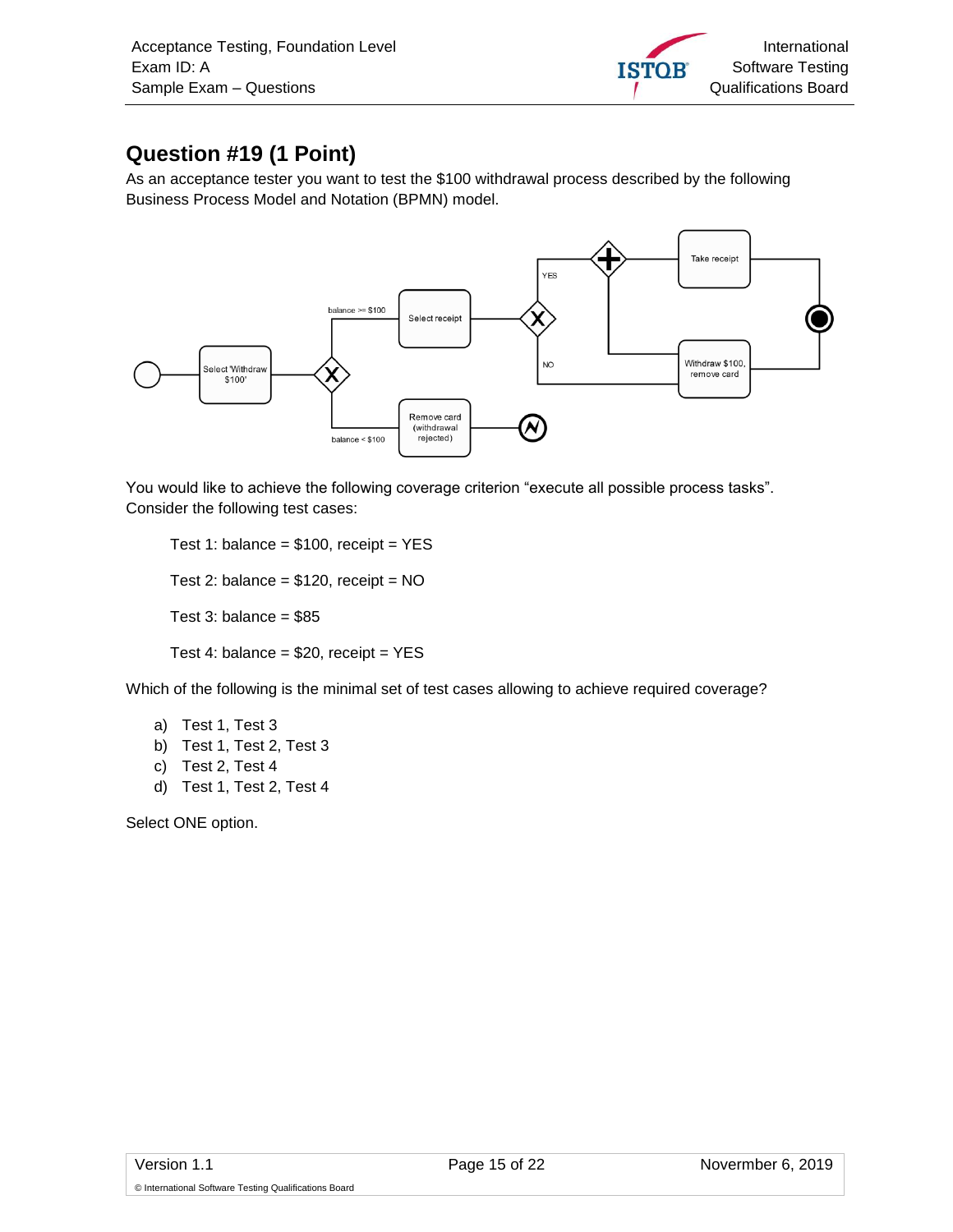

# <span id="page-15-0"></span>**Question #20 (1 Point)**

As an acceptance tester you want to test the \$100 withdrawal process described by the following BPMN model.



You would like to achieve decision coverage. Consider the following test cases:

Test 1: balance =  $$100$ , receipt = YES

Test 2: balance  $= $99$ 

Test 3: balance =  $$120$ , receipt = NO

Test 4: balance =  $$2500$ , receipt = YES

Which of the following is the minimal set of test cases allowing to achieve full decision coverage?

- a) Test 1, Test 2, Test 4
- b) Test 1, Test 2
- c) Test 2, Test 3
- d) Test 1, Test 2, Test 3

Select ONE option.

#### <span id="page-15-1"></span>**Question #21 (1 Point)**

Which one of the following statements regarding the graphical representation of business processes is true?

- a) Using decision tables in BPMN allows defining test conditions corresponding to the business rules under test.
- b) Graphical representations of business processes must describe the complete workflow in detail, including alternative and error scenarios.
- c) For acceptance testing, graphical business process models should focus on the user workflows to be tested.
- d) Business processes should be described graphically using the DMN standard and completed with decision tables.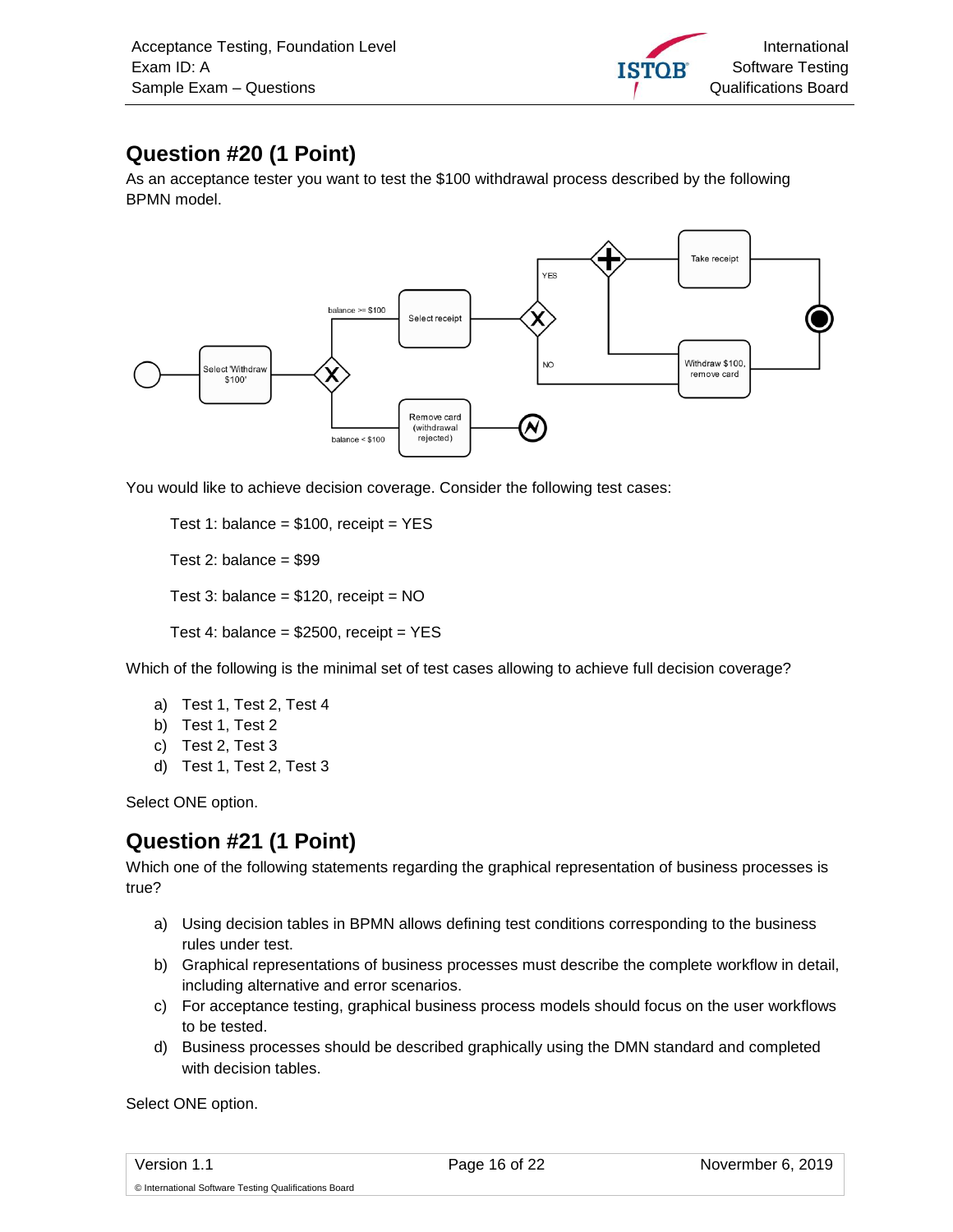

# <span id="page-16-0"></span>**Question #22 (1 Point)**

What is considered as good practice regarding business process modeling?

- a) Keeping all model element in one diagram considerably improves the readability of BMPN models.
- b) BPMN diagrams and DMN tables should include information such as traceability to user stories.
- c) Links to requirements or risks should be well separated from the workflow description.
- d) Business analysts should finalize their process models before showing them to acceptance testers.

Select ONE option.

#### <span id="page-16-1"></span>**Question #23 (1 Point)**

Your company wants to establish a new human resources management application. As tester, you propose to use an ATDD approach and to use business process models for test case design.

Which of the following statements is the LEAST meaningful argument for this approach?

- a) The process models will help testers to understand the use cases to be tested.
- b) Testers will be able to show test coverage directly within the graphical representation of business processes.
- c) Business process models will make it easier to detect defects in the application code.
- d) As business process models will be updated to maintain the tests, they will be a living documentation of the product.

Select ONE option.

#### <span id="page-16-2"></span>**Question #24 (1 Point)**

Which of the following sentences explains BEST how business process and business rule modeling can be used for ATDD?

- a) In an ATDD approach, business process/rule models must be created before the project starts.
- b) In an ATDD approach, business process models replace acceptance criteria.
- c) In an ATDD approach, testers use business process and business rule models to generate acceptance tests.
- d) In an ATDD approach, process models are created for initial test design but are not maintained afterwards.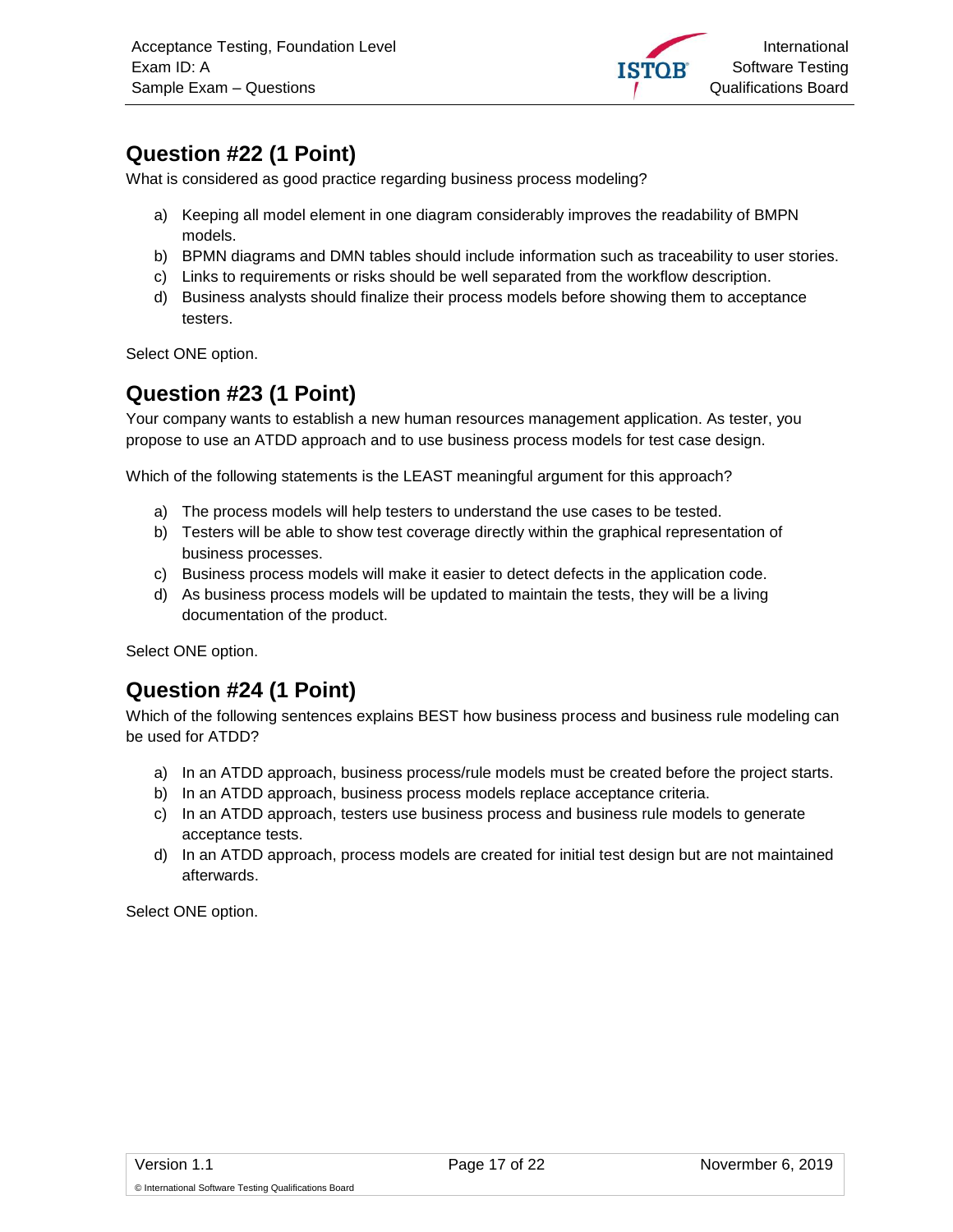

# <span id="page-17-0"></span>**Question #25 (1 Point)**

Given the following attributes:

- i. commercializability
- ii. functional suitability
- iii. viability
- iv. reliability
- v. security
- vi. cognitive ability
- vii. maintainability

Which one of the following answers contains quality attributes that are MOST relevant for acceptance testing?

- a) ii, v and vi
- b) ii, v and vii
- c) i, ii and vi
- d) iii, iv and v

Select ONE option.

#### <span id="page-17-1"></span>**Question #26 (1 Point)**

The standard ISO 25010 defines a quality in use model with characteristics and subcharacteristics. Which elements of the following list is a characteristic of quality in use according to this standard?

- a) Efficiency
- b) Usability
- c) Compatibility
- d) Portability

Select ONE option.

#### <span id="page-17-2"></span>**Question #27 (1 Point)**

Which of the following statements corresponds BEST to a UX requirement analysis activity?

- a) Personas are used to analyze products or solutions from competitors.
- b) User profiles are used to determine different levels of business knowledge.
- c) Security requirements are derived from usage scenarios.
- d) Environmental conditions such as light conditions are obtained from a task analysis.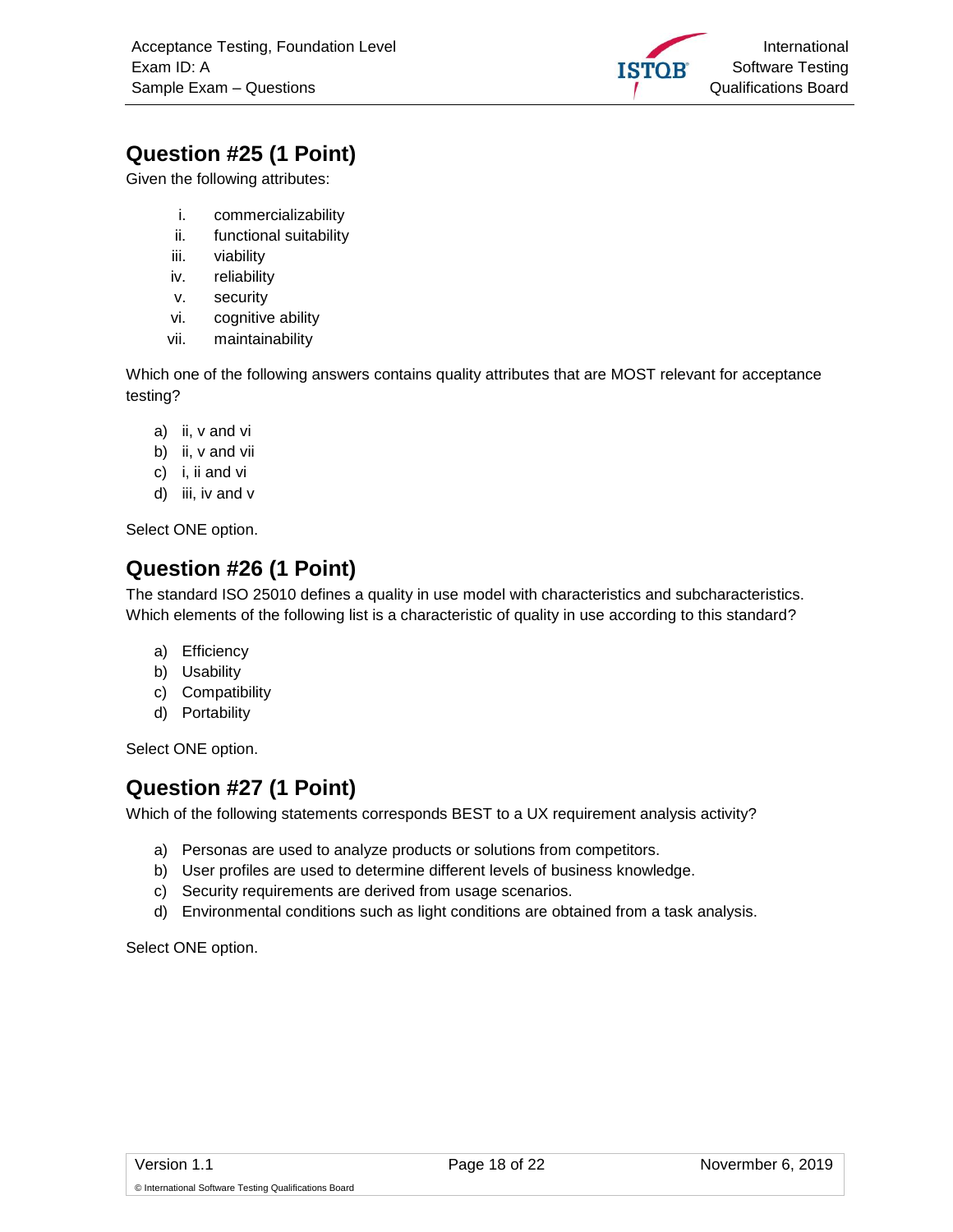

#### <span id="page-18-0"></span>**Question #28 (1 Point)**

Which one of the following scenarios characterizes UX task analysis BEST?

- a) Users are qualified depending on their physical and intellectual characteristics.
- b) Use cases are analyzed and represented through business process models.
- c) External conditions are considered as input for subsequent design steps.
- d) Inspirations from similar sectors are sought to identify successful solutions.

Select ONE option.

#### <span id="page-18-1"></span>**Question #29 (1 Point)**

Which one of the following usability testing techniques matches the test objective BEST?

- a) Expert reviews help to understand how users interact with a system and what is more or less visible.
- b) Biometrics-based evaluation help to understand retrospectively, how users interacted with the system and to improve it.
- c) Log file analysis performed by usability experts identifies strong points of an interface that attract the user's attention.
- d) Walkthrough and thinking aloud methods can indicate difficulties users experience with certain tasks.

Select ONE option.

#### <span id="page-18-2"></span>**Question #30 (1 Point)**

Which one of the following statements regarding performance testing is MOST correct?

- a) Depending on the model used to simulate the workload, performance tests are called load, stress or endurance / stability tests.
- b) Performance testing aims to determine a system's robustness against malicious attacks.
- c) The performance of the system is measured in a context that reflects, as far as possible, representative operating conditions.
- d) The performance test results serve to determine hardware and software performance requirements.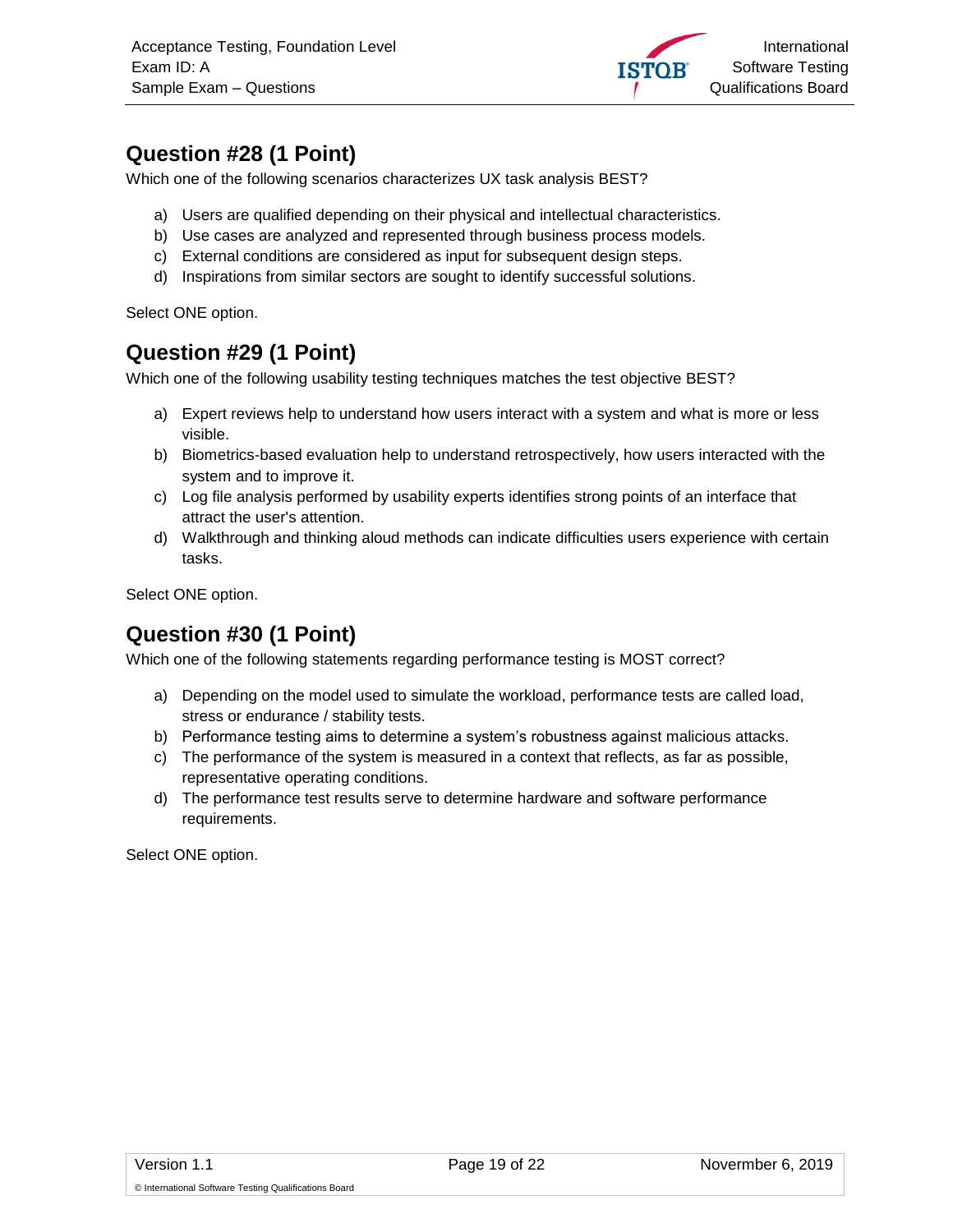

# <span id="page-19-0"></span>**Question #31 (1 Point)**

Which one of the following combinations of given perspective and statement matches BEST?

- a) From a business perspective, computing power and architecture are major parameters for finetuning the system.
- b) From a user perspective, missing feedback from the system when processing a request it is a problem.
- c) From a technical perspective, the number of concurrent user and the types of transactions performed are major elements.
- d) From a business perspective, the choice of performance test tools strongly depends on the applied test techniques.

Select ONE option.

#### <span id="page-19-1"></span>**Question #32 (1 Point)**

Which one of the following acceptance criteria relates to security requirements?

- a) The system's response time shall not exceed 3 seconds.
- b) The system shall be web-based.
- c) The graphical user interface shall comply with corporate style guides.
- d) Normal users shall have restricted access to private data.

Select ONE option.

#### <span id="page-19-2"></span>**Question #33 (1 Point)**

The project team is currently facing a difficult situation originating from their difficulty in envisioning the future and the necessary steps to reach it together with a certain loss of motivation due to a strong feeling of stagnation. You try to unlock the situation by proposing a workshop. Which one would fit the best?

- a) You ask two volunteers to play a part in front of the team. One will try to defend the project and propose positive arguments and ways forward. The other will do the opposite. You then recapitulate the major arguments of both sides and debate them openly with the team.
- b) You draw a staircase with 11 steps, each of them representing a major milestone of the project. The bottom of the stairs corresponds to the first day of the project and the upper step means that the project is released. You locate the present situation in the middle of the stairs. The team is asked to identify and discuss the major steps down and up.
- c) You organize a day out with challenging physical exercises practiced in teams followed by an afterwork dinner and drink. After all, nothing is best for motivation than hard times together, strong common objectives and a promise of good time.
- d) You visualize all remaining major milestones of the project, starting with today and ending with project release. Then, you ask the team to identify and discuss the necessary actions to move forward from the present situation and to reach the milestones.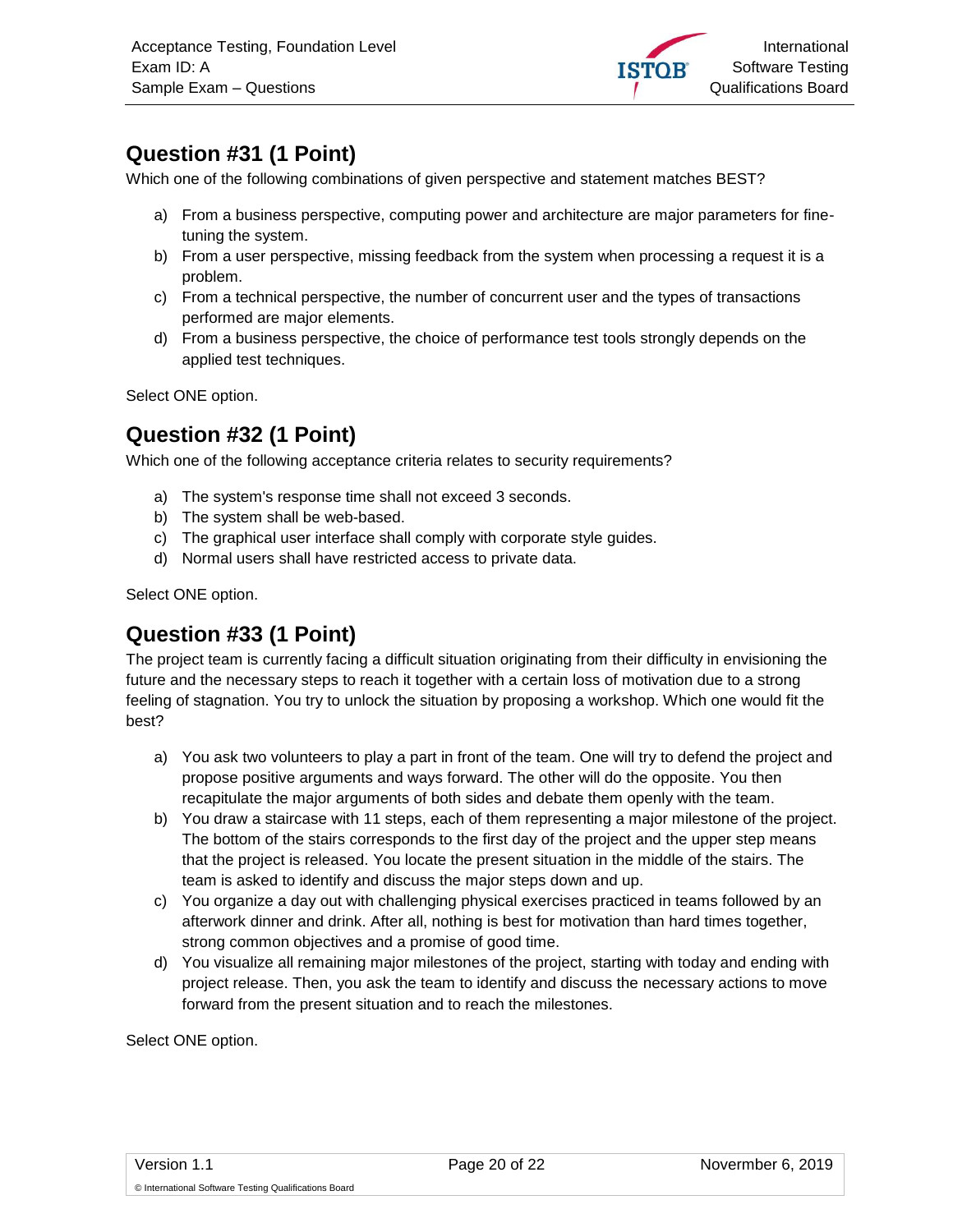

# <span id="page-20-0"></span>**Question #34 (1 Point)**

You are leading a brand new project team whose members are coming from all over the organization and have no former experience in working together. You need to build a common vision and team spirit. What workshop would fit BEST:

- a) You invite the team members and ask them to design their own (team-wise) emblem representing their values, beliefs, goals, tasks together than a common motto.
- b) You invite every member in turn to describe his/her past experience and his/her major achievements in the organization or in their former job.
- c) You ask every member in turn to write down three things he/she likes and dislikes in the organization and to post them on a wall. A volunteer is then chosen to read randomly some posts that are then discussed with the group.
- d) You draw a staircase with 11 steps, each of them representing a major milestone of the project. The bottom of the stairs corresponds to the first day of the project and the upper step means that the project is released. You locate the present situation in the top of the stairs. The team is asked to identify and discuss the major steps downwards.

Select ONE option.

#### <span id="page-20-1"></span>**Question #35 (1 Point)**

Which of the following statements regarding defects is MOST correct?

- a) Regular meetings between business analysts and testers are necessary to report discrepancies between actual and expected outcome.
- b) Testers should provide accurate information regarding the difference between the expected test result and the actual result.
- c) If the defect turns out to be a bug, the tester writes a defect report and sends it to the business analyst for further investigation.
- d) The tester should analyze the potential impact of a defect on system usage, before communicating it to the business analyst.

Select ONE option.

#### <span id="page-20-2"></span>**Question #36 (1 Point)**

Which of the following activities is most likely performed by the business analyst as part of defect analysis?

- a) Identify the requirements / user stories that are not satisfied.
- b) Assess the impact of corrective actions on other parts of the system's implementation.
- c) Analyze the function that failed step by step to identify the cause of the defect.
- d) Check, whether other paths in the business process model perform as intended.